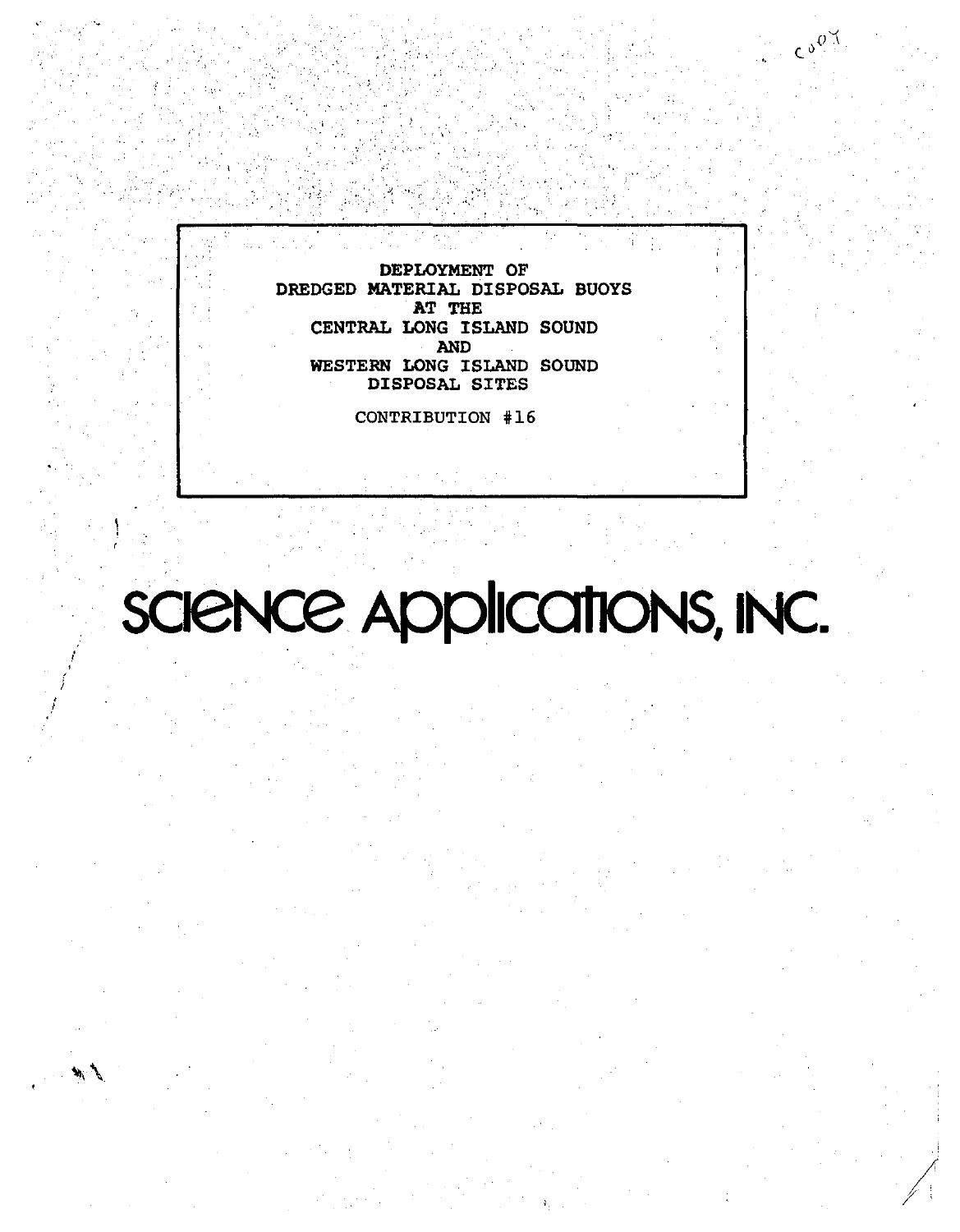## **ENCE APPLICATIONS. INC.--**

## DEPLOYMENT OF DREDGED MATERIAL DISPOSAL BUOYS AT THE CENTRAL LONG ISLAND SOUND AND WESTERN LONG ISLAND SOUND DISPOSAL SITES

CONTRIBUTION #16

#### MARCH 22, 1982

#### CONTRACT 'DACW33-82-D-0002

 $\sqrt{d}$ 

Submitted to: U.S. Army Corps of Engineers New England Division 424 Trapelo Road<br>Waltham, MA 02154 Waltham, MA

Submitted by: Robert W. Morton Science Applications, Inc. Ocean Science & Technology Division 202 Thames Street Newport, Rhode Island 02840

\

 $\diagdown$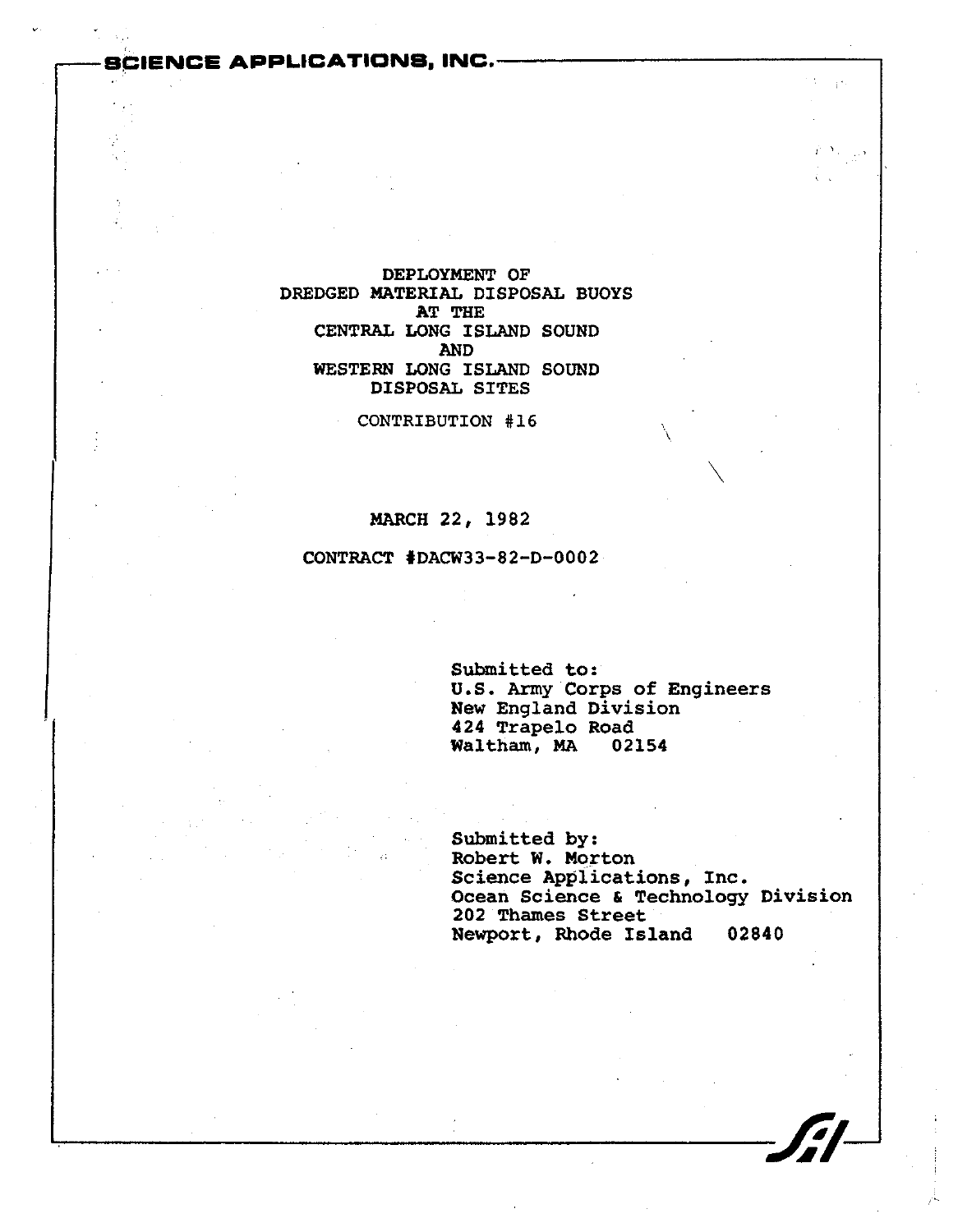## 1.0 INTRODUCTION

Point dumping of dredged material at specified disposal points has recently become a standard management procedure for disposal of dredged harbor sediment in Long Island Sound. In order to accomplish this procedure, marker buoys with an extremely small watch circle are required to reduce the effective spreading of material on the bottom. The dredging of the Mill and Quinnipiac Rivers in New Haven and several harbors in Western Long Island Sound has created a need for two such buoys, one at the Central Long Island Sound Disposal Site and one at the recently destgnated Western Long Island Sound Disposal Site. These buoys were deployed as part of the Disposal Area Monitoring System (PAMOS) on March 19, 1982.

## 2.0 LOCATION

The designated points for deployment of the disposal buoys were selected based on management criteria developed at the New England Division to be compatible with past and future projects and to insure minimal environmental impact from the disposal operations.

At the Central Long Island Sound Disposal Site (Fig. 2.0-1) the buoy was located in the southwest corner of the area in order to reduce interference with ongoing monitoring of the Stamford-New Haven and Norwalk projects as well as future measurements that may be conducted jointly with the Narragansett Research Laboratory of EPA in the northeast portion of the site. The coordinates of the point designated for disposal of Mill and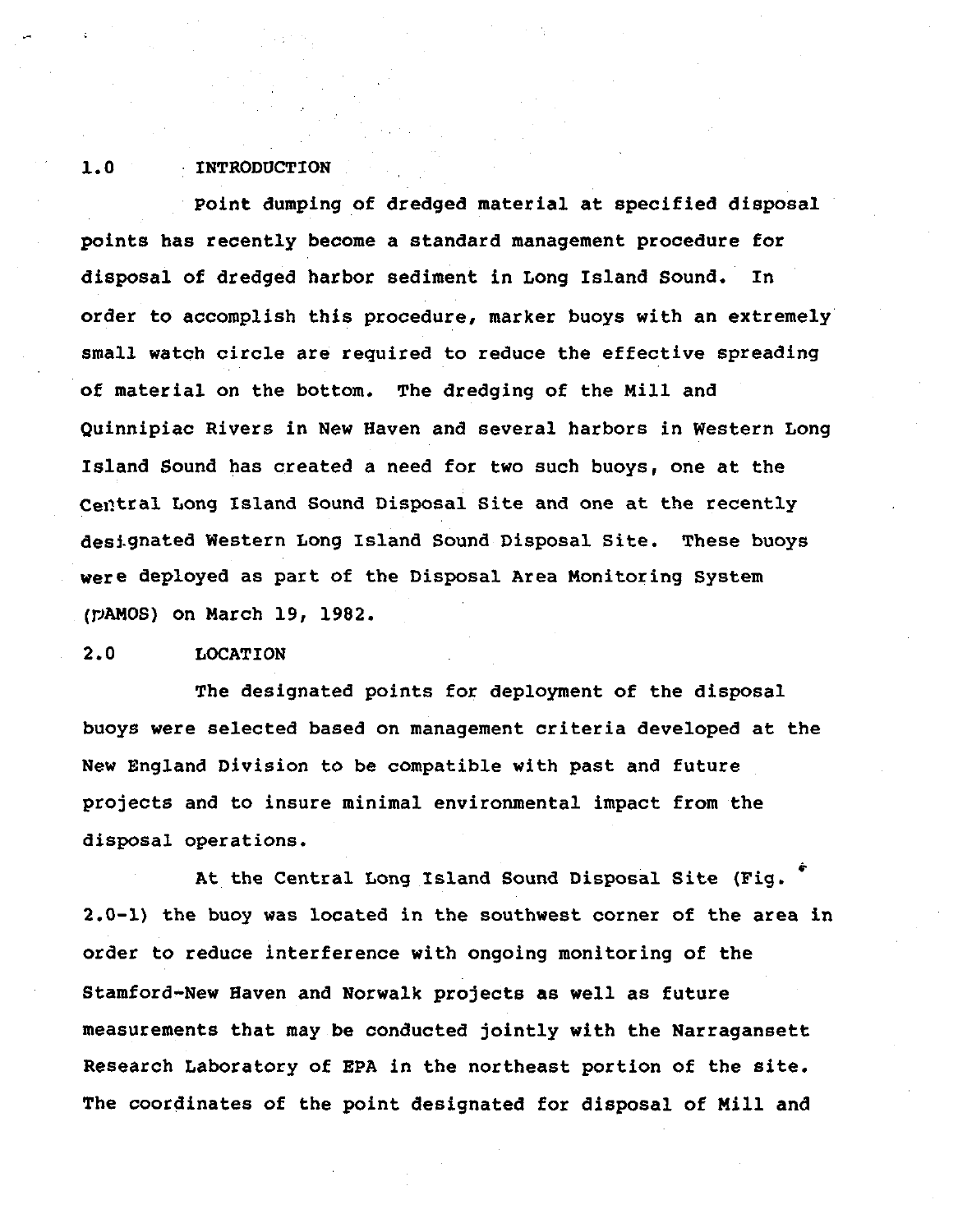

Figure  $2.0 - 1$  $\mathbf{r} = \mathbf{r} \times \mathbf{r}$  .

ċ

 $\hat{\phantom{a}}$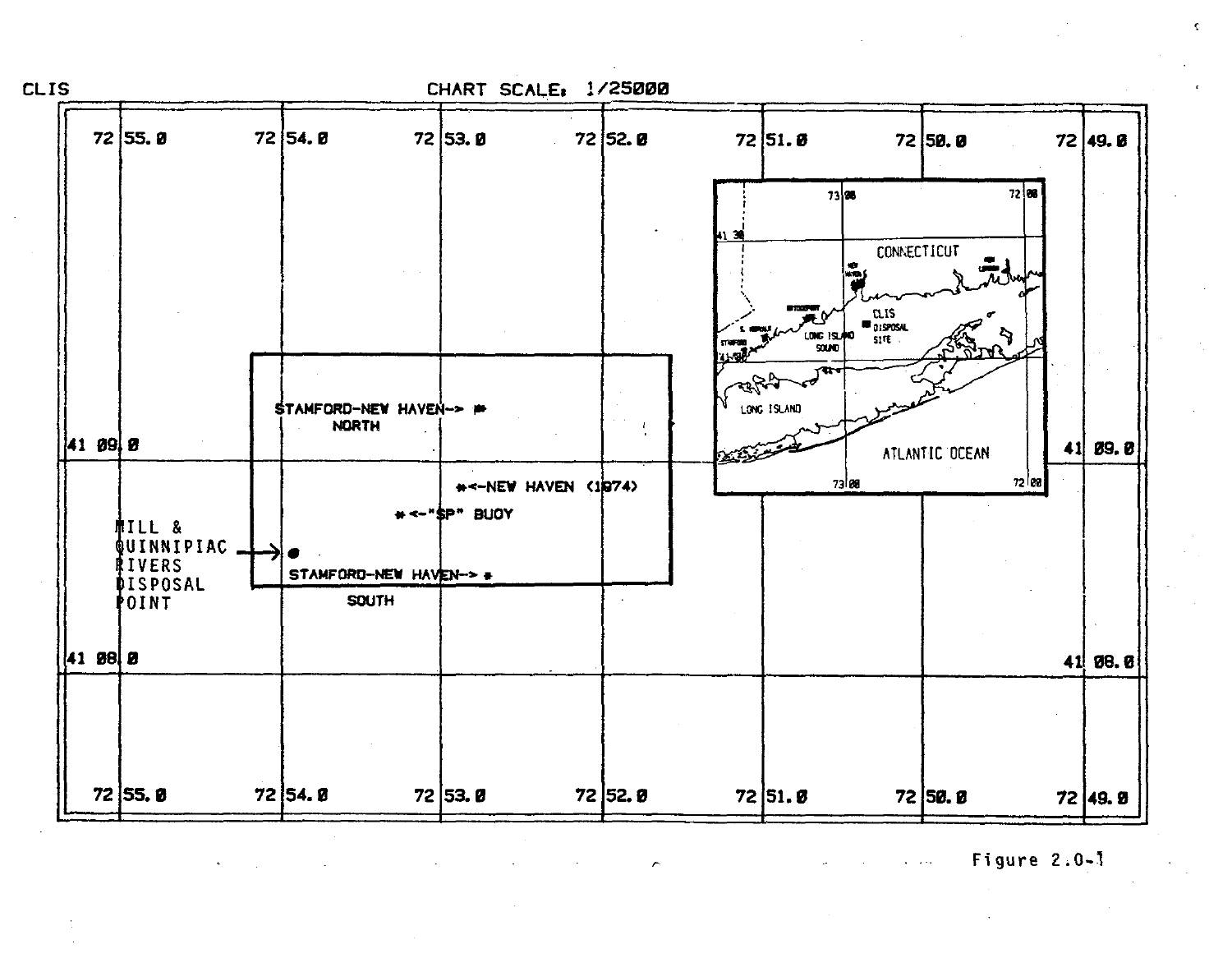Quinnipiac River sediments were:

41<sup>0</sup> 08.6'N  $72^{O}53.9'W$ 

The point designated for disposal in the Western Long Island Sound Site (Fig. 2.0-2) was based on results of a baseline survey of the entire WLIS site conducted in January 1982. During that survey, a topographic depression in the southwest corner of the area was found to be suitable for disposal, and a baseline bathymetric survey of an 800 square meter area was conducted. Based on the results of that survey, the coordinates for the disposal buoy were specified as:

> 40oS9.34'N 73<sup>0</sup>29.21'W

## 3.0 MOORING DESIGN

Previous disposal buoys have been installed with an elastic tether mooring design which has been successful in maintaining the desired small watch circle. However, the requirement for frequent relocation of the disposal point has prompted development of a different design since it was usually impossible to move the tethered mooring once disposal had occurred.

The design used on these moorings makes use of a suspended weight and nylon line to provide shock absorbing capabilities while maintaining the desired tension to produce a small watch circle radius. Calculations of tension and drag coefficients using SAl mooring design software indicate that horizontal displacements of the surface buoy will be less than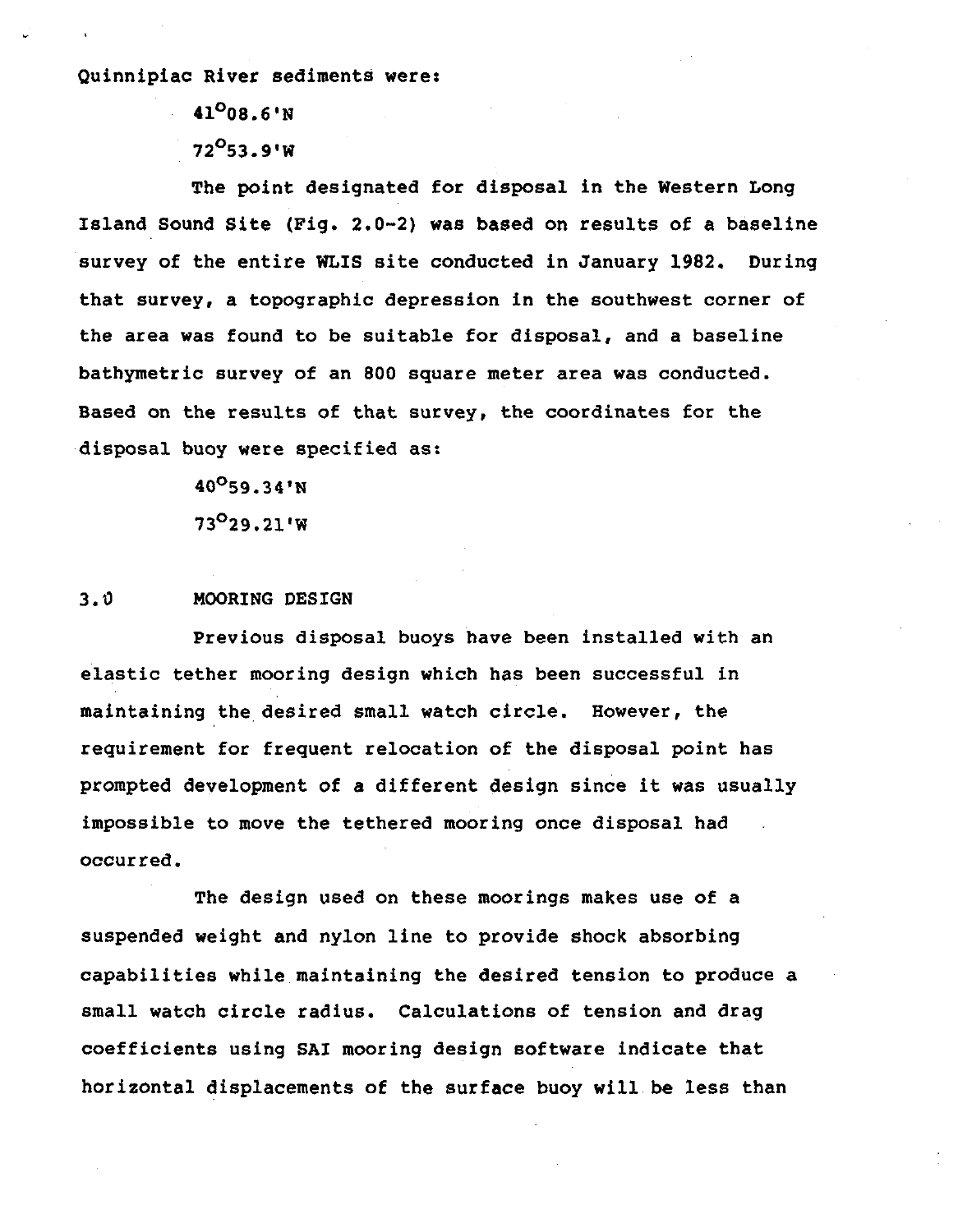

 $\mathcal{L}_{\mathbf{a}}$  ,  $\mathcal{L}_{\mathbf{a}}$ 

 $\sim 1000$  km s  $^{-1}$ 

والمعارضات والمحافظ والمحاملة

Figure  $2.0-2$ 

 $\chi_{\rm{max}}$  and  $\chi_{\rm{max}}$ 

 $\sigma_{\rm{max}}$ 

in.

**Contract Contract**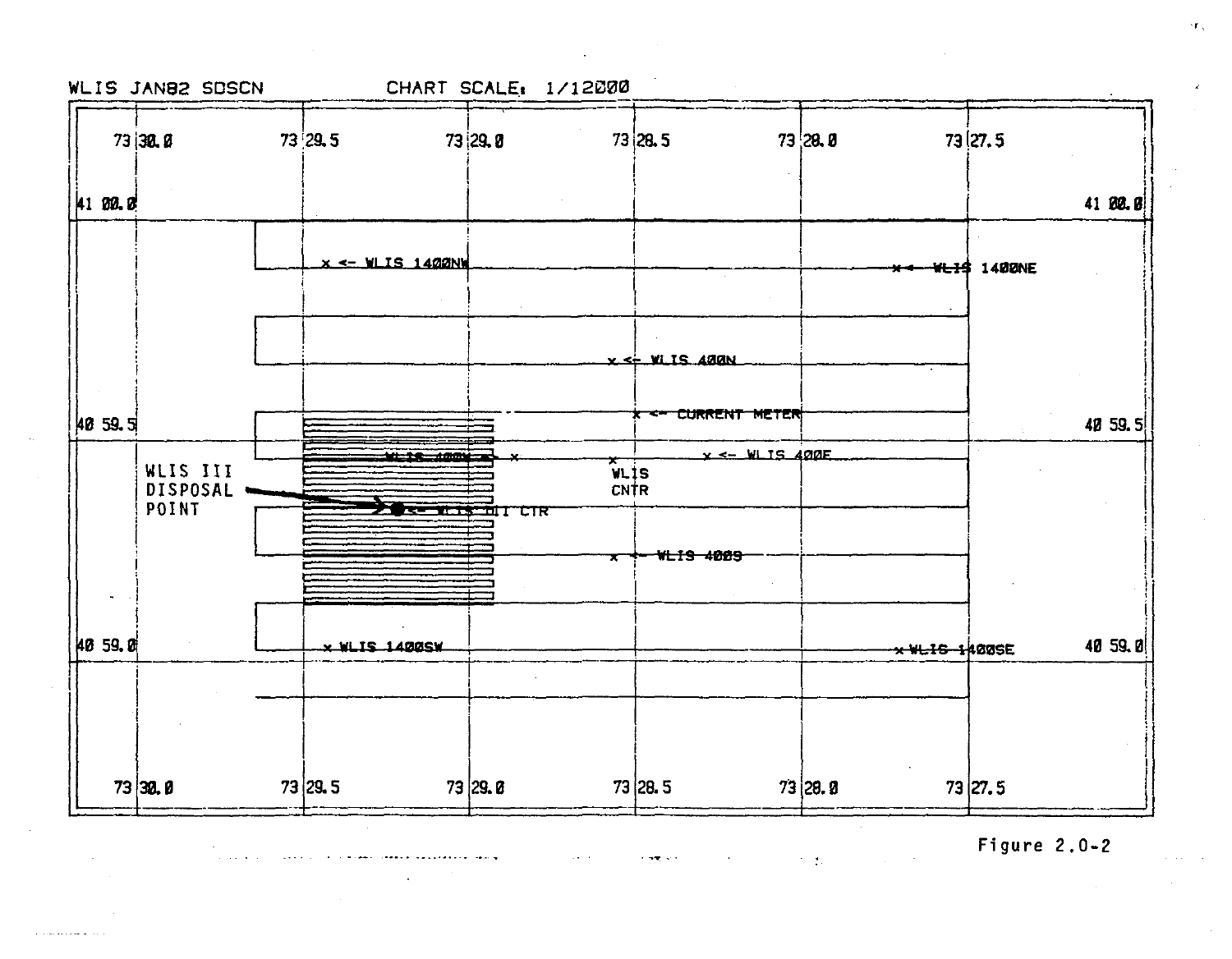five meters with the worst case occurring at slack low water. A schematic diagram of each mooring, indicating the significant components is presented in Figure 3.0-1 a and b.

In order to facillitate relocation of the buoy, a master link was included just above the nylon line. This master link will permit a diver to easily shackle a lifting cable into the mooring which could then be used to lift the anchor weight through the accumulated dredged material. Once free of the sediment, it can be dragged to a new location without the necessity for redeploying the entire mooring. Using this technique, the mooring could be easily moved several times as long as the depth in the site does not vary by more than a few meters.

In addition to changes in the mooring design, several modifications have been made to the marker buoy as well. Most significant of these is a change to a more powerful light. A Tideland Model ML-l55 flashing 4 second light was installed inside the superstructure of the buoy with sufficient battery power stored in the base of the buoy to last for one year. Since these lights are relatively expensive, the superstructure was reinforced and engineered so that any wires or lines that struck the buoy would ride over the assembly without damage.

Increased visibility and radar reflectivity were attained through addition of four aluminum radar reflectors to the superstructure. Finally, reflective tape was applied to various parts of the buoy to increase the nighttime visibility of the marker.

## 4.0 DEPLOYMENT

Both buoys were deployed from the R/V UCONN on 19 March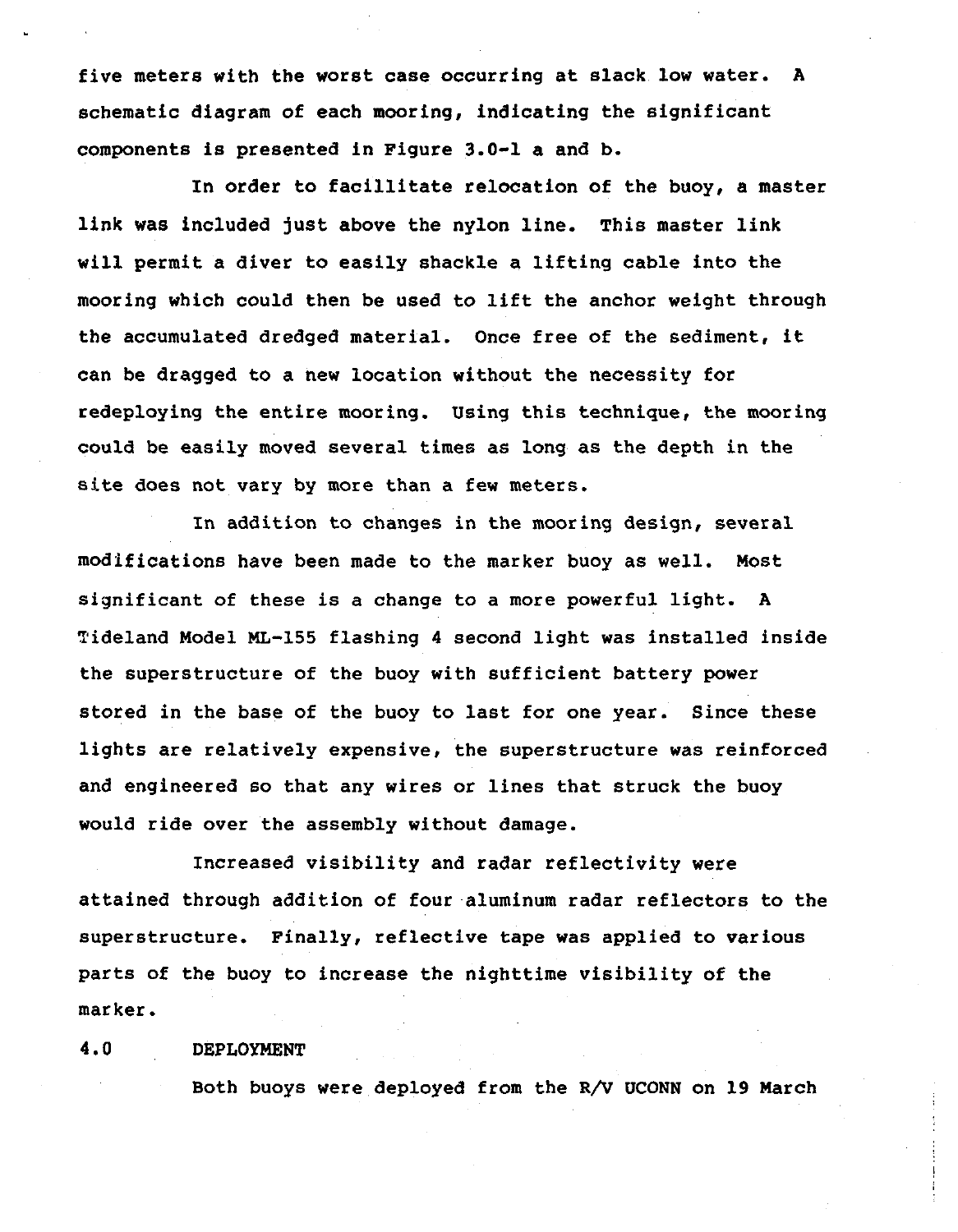

LONG ISLAND SOUND DISPOSAL BUOYS

FIG. 3.0-1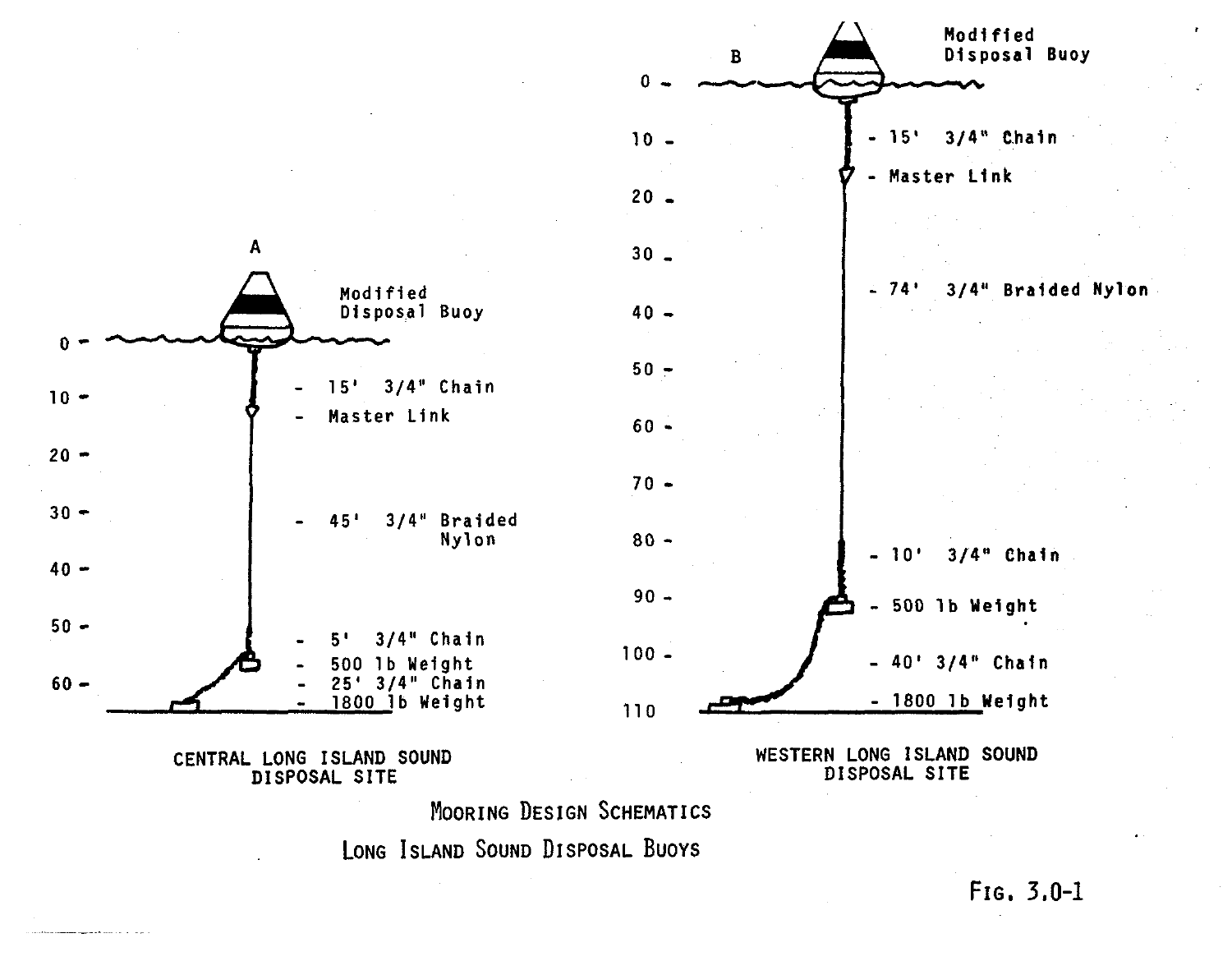1982. Navigation control was provided by the SAl Navigation and Data Acquisition System with the trisponder shore stations located at the standard DAMOS positions.

Since a detailed baseline survey of the Mill and Quinnipiac River Site had not yet been completed, a depth profile was made from 600 m east to 600 m west of the proposed disposal point (Fig. 4.0-1). As expected, the bottom was extremely flat, at a depth of approximately 20 meters (66 feet, uncorrected).

After checking the depth, the buoy was deployed at the designated point of  $40^{\circ}08.6$ 'N. 72<sup>0</sup>53.8'W (Fig. 4.0-2). Following deployment, the position was verified by bringing the ship alongside. Measured Trisponder ranges for the buoy were 17280 m from Stratford Point, and 11740 m from Lighthouse Point. Loran-C time delays were measured on the 9960 chain from the X and Y slaves as 26552.4 and 43997.1  $\mu$ sec respectively. From this p.osition the "SP" buoy marking the permit dumping location bears 095°M at 800 meters.

The WLIS III buoy was deployed in a similar manner, however, since a baseline survey had recently been completed no depth profile was made. A check of the depth as approximately 34 meters (112', uncorrected) was sufficient to verify buoy design criteria. The marker was deployed at the designated point of  $40^{\circ}59.34'$ N,  $73^{\circ}29.21'$ W (Fig. 4.0-3) and position checks similar to those at the CLIS site were made.

The Trisponder ranges were 11236 meters from the power station dock in Norwalk, Connecticut and 8572 meters from the Eaton's Neck Lighthouse. Loran-C readings were again taken from the X and Y slaves as  $26830.6$  and  $43975.0<sub>μ</sub>$  sec.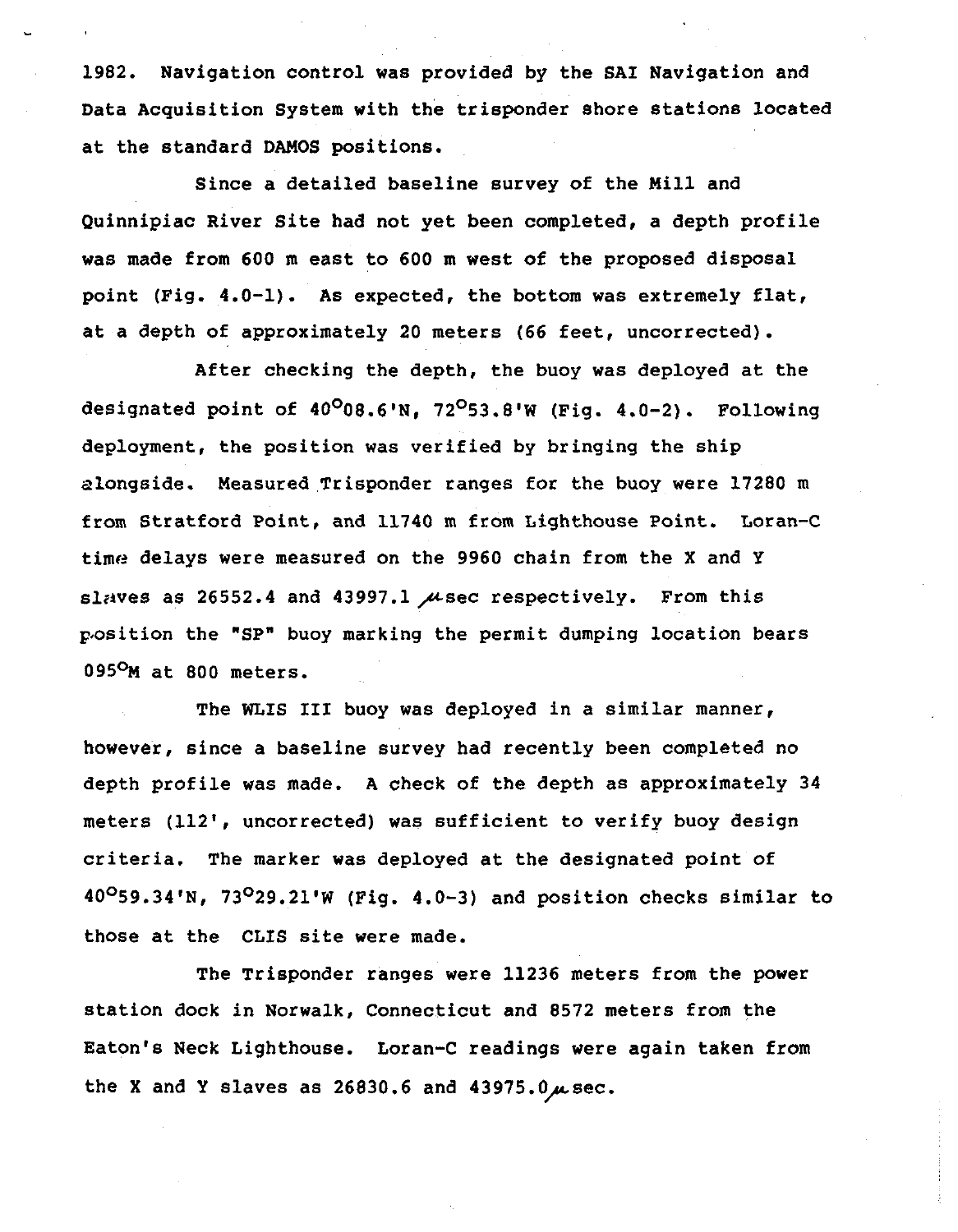

Figure  $4.0-1$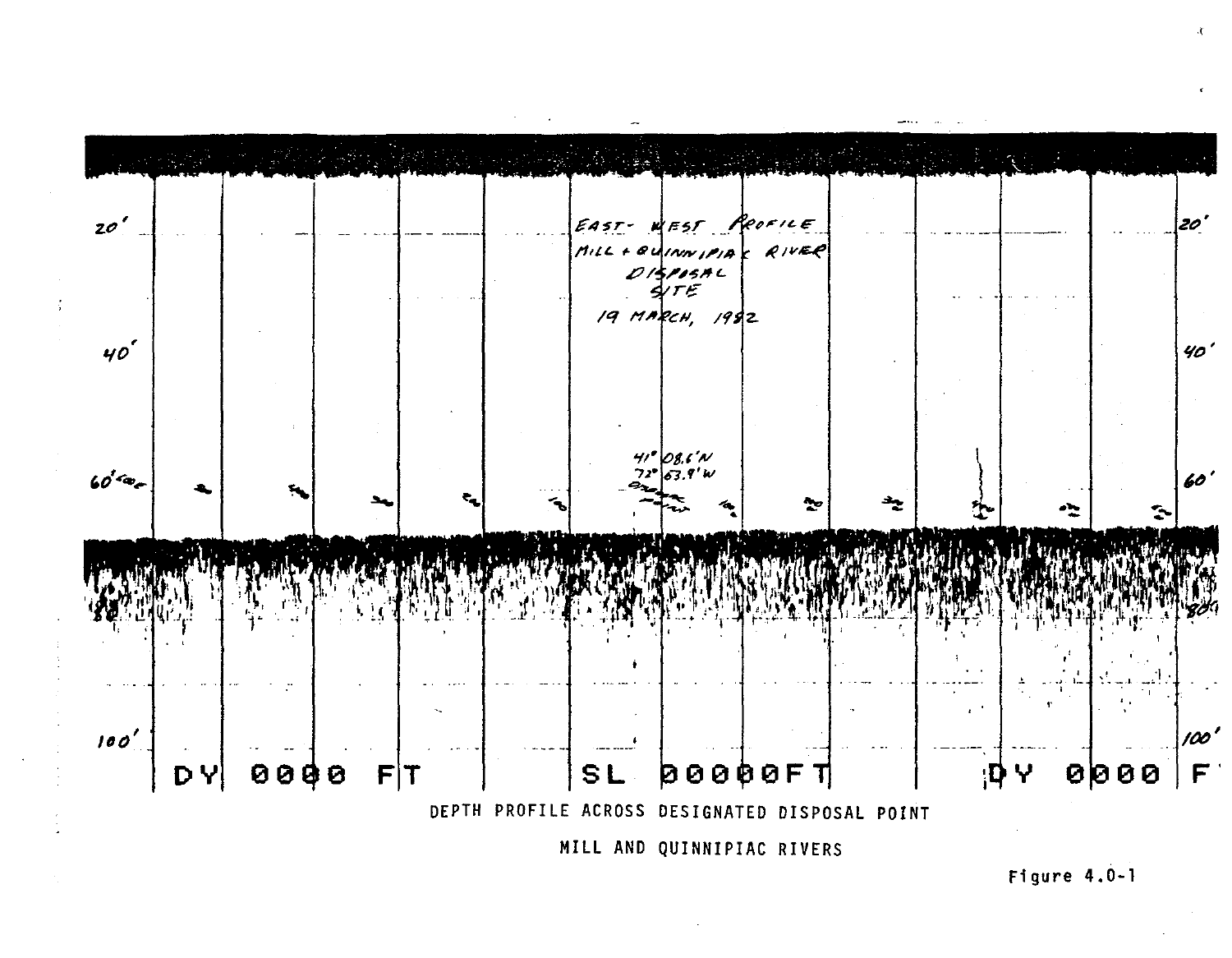

 $\mathbf{r}$ 

and also a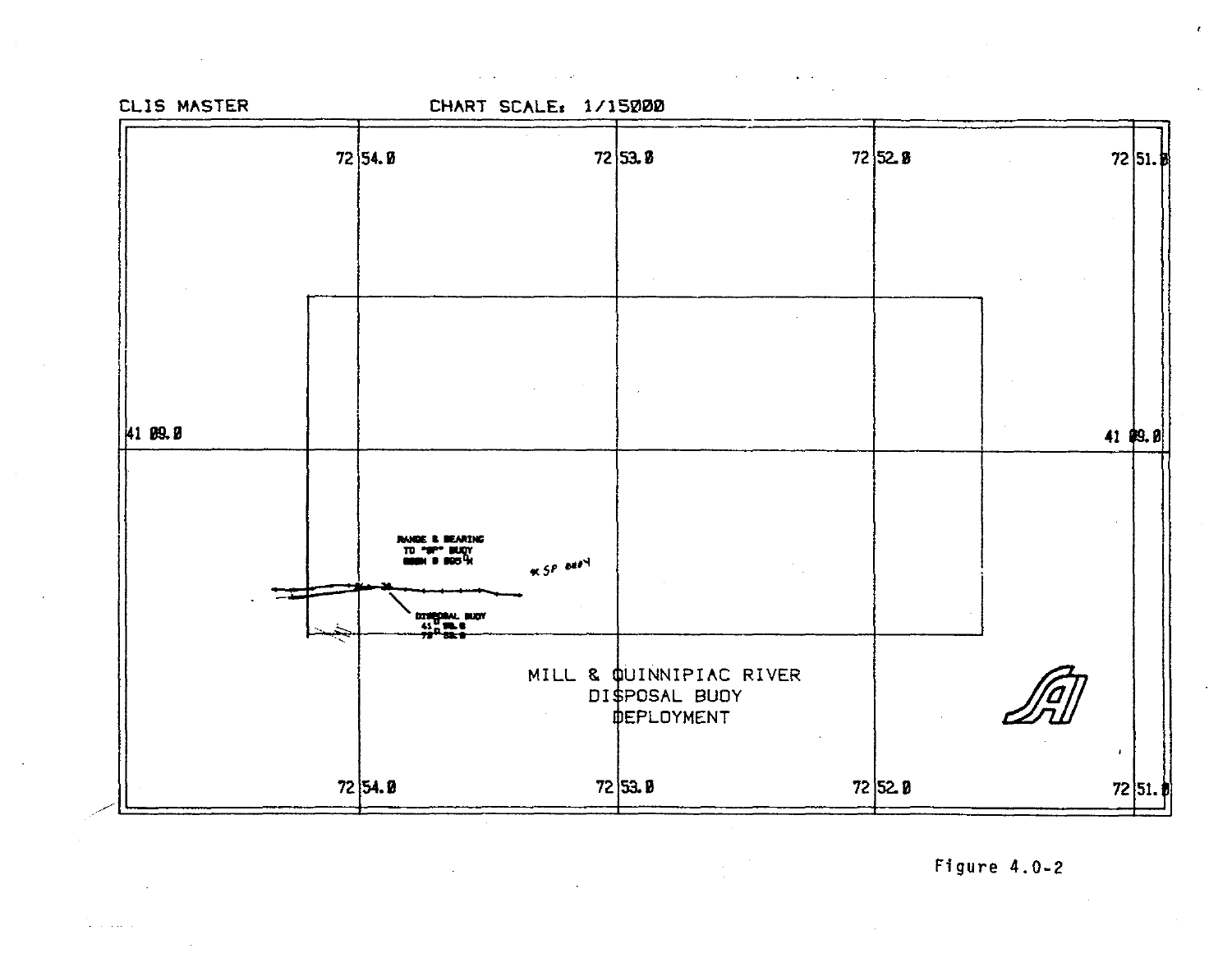CHART SCALE: 1/4090

 $\mathbf{v}^{\mathbf{v}}$ 



 $\mathcal{L}^{\mathcal{L}}$  and  $\mathcal{L}^{\mathcal{L}}$  are  $\mathcal{L}^{\mathcal{L}}$  . In the following the  $\mathcal{L}^{\mathcal{L}}$ 

 $\mathcal{L}_{\rm{max}}$ 

Figure  $4.0-3$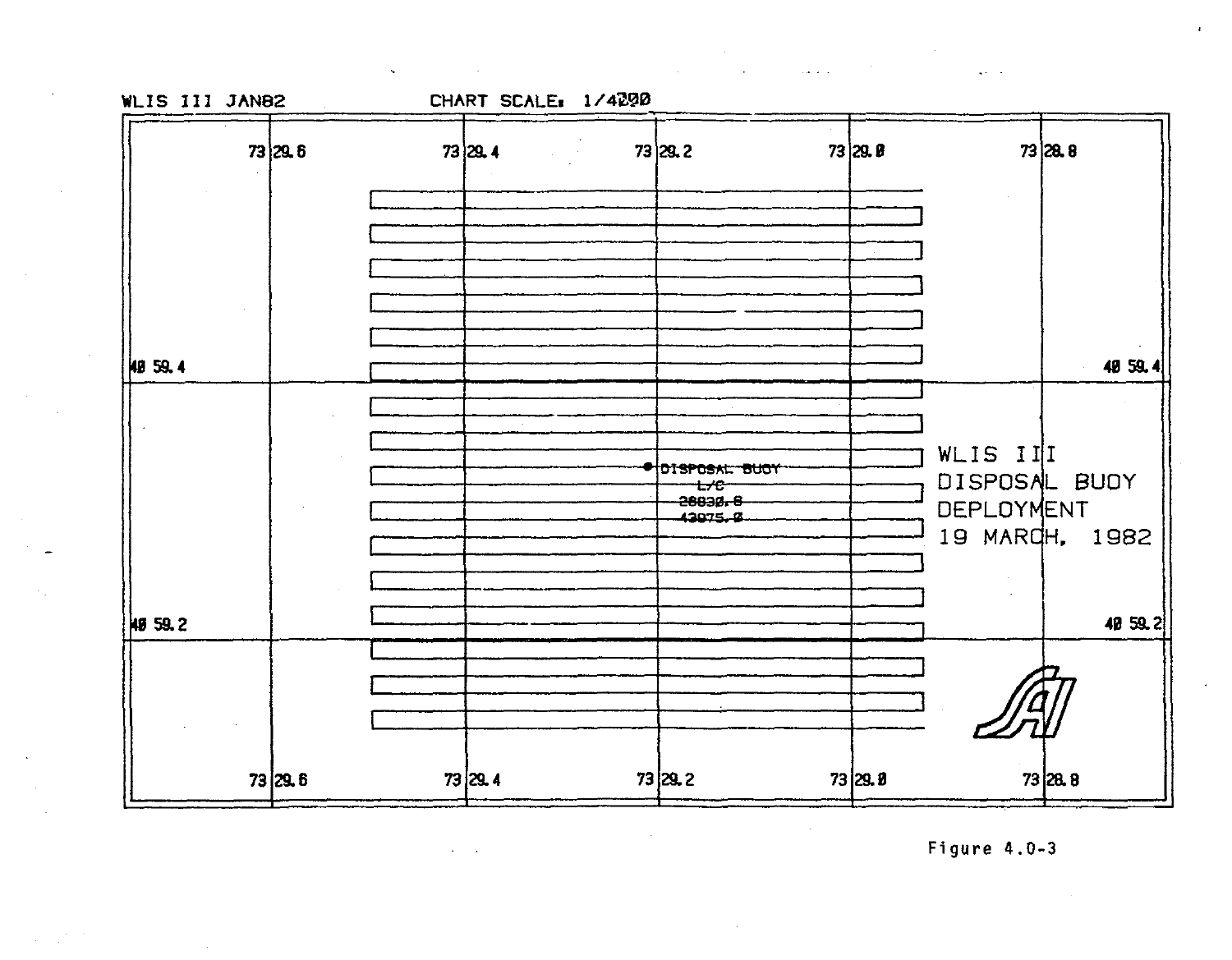A visual survey of the area immediately surrounding the disposal point and the intended transit route from buoy "32A" revealed only one lobster pot trawl in the area. This was located slightly more than one half mile ENE of the buoy and should not be affected by the disposal operation. However, the numbers on the marker buoys were recorded and attempts are underway to locate the owner to warn him of potential conflict with scow traffic.

5.0 SUMMARY

The deployment of disposal markers was successfully completed at the designated points in Central and Western Long Island Sound Disposal Sites on 19 March 1982. This entire effort was coordinated with the Aids to Navigation Branch of the Third Coast Guard District in New York. Copies of the application for a private aid to navigation and a letter confirming deployment are included as Appendix I.

At the present time, arrangements are underway to provide sufficient spare parts for replacement of either of these buoys within a one or two day time frame should they be damaged or lost. These arrangements should be complete before April 1, 1982.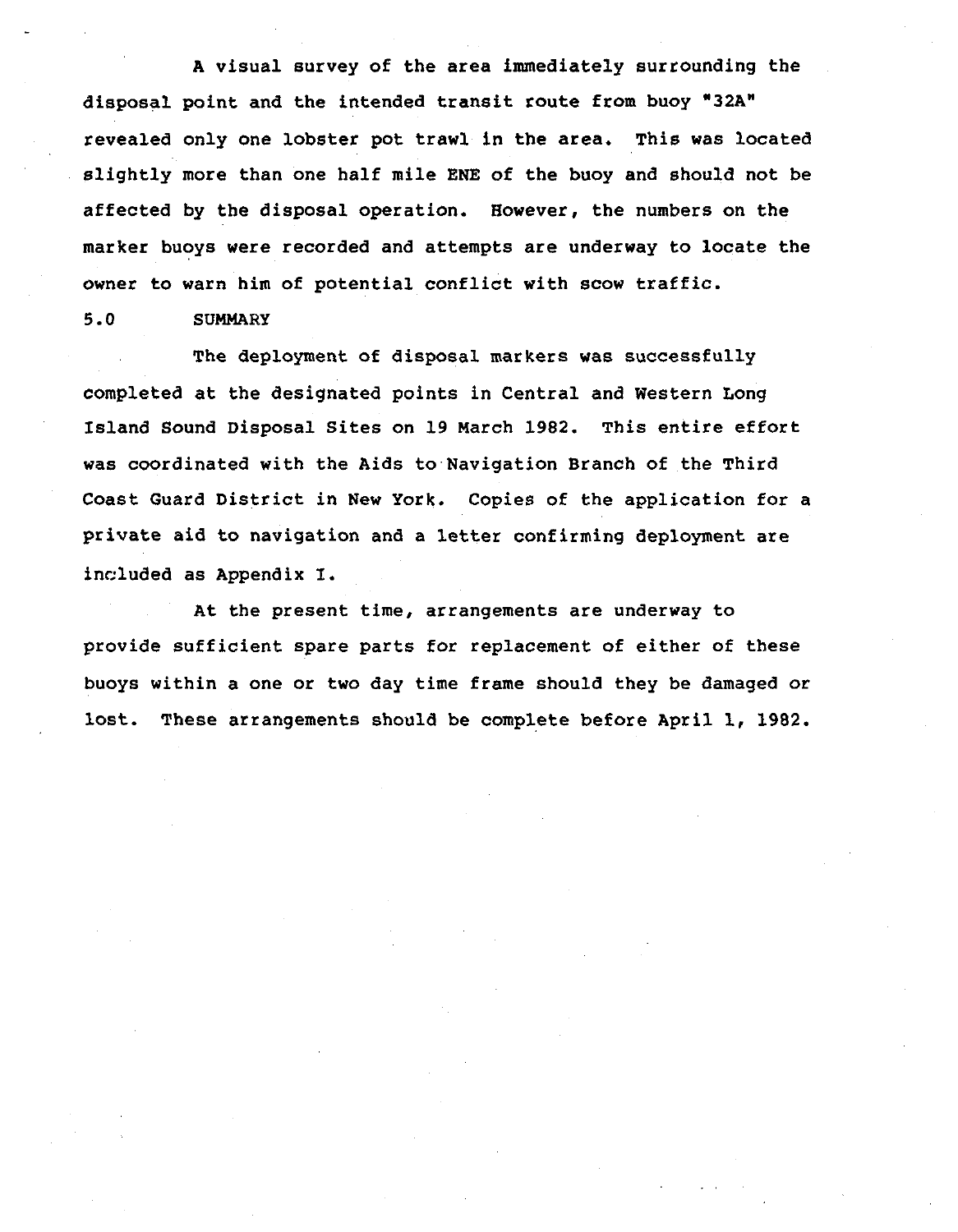**SCIENCE APPLICATIONS, INC.** 

## APPENDIX I

## communications with **U.S.** Coast Guard Third Coast Guard District Aids to Navigation

 $\frac{1}{\sqrt{1-\frac{1}{\sqrt{1-\frac{1}{\sqrt{1-\frac{1}{\sqrt{1-\frac{1}{\sqrt{1-\frac{1}{\sqrt{1-\frac{1}{\sqrt{1-\frac{1}{\sqrt{1-\frac{1}{\sqrt{1-\frac{1}{\sqrt{1-\frac{1}{\sqrt{1-\frac{1}{\sqrt{1-\frac{1}{\sqrt{1-\frac{1}{\sqrt{1-\frac{1}{\sqrt{1-\frac{1}{\sqrt{1-\frac{1}{\sqrt{1-\frac{1}{\sqrt{1-\frac{1}{\sqrt{1-\frac{1}{\sqrt{1-\frac{1}{\sqrt{1-\frac{1}{\sqrt{1-\frac{1}{\sqrt{1-\frac{1}{\sqrt{1-\frac{1$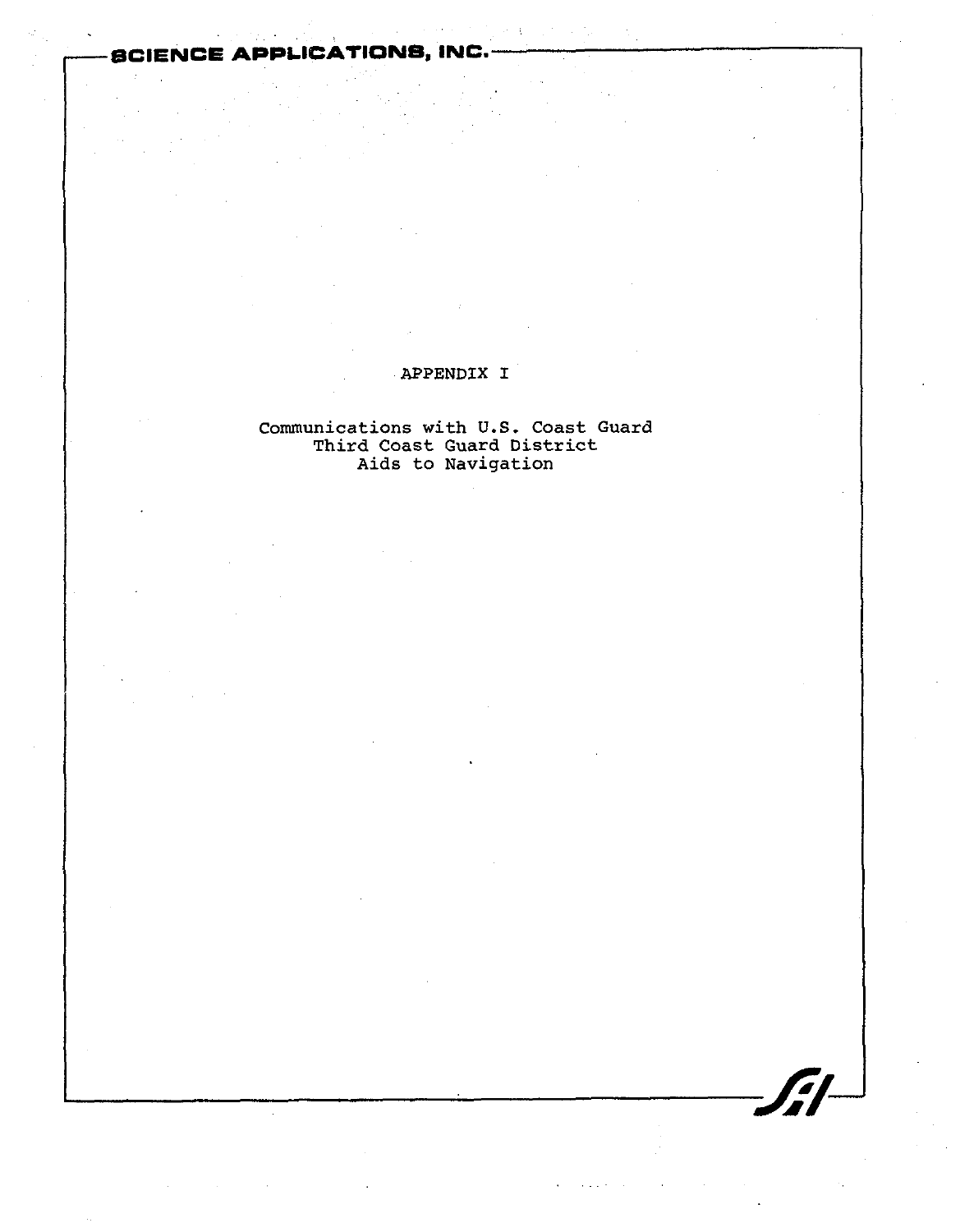

March 22, 1982

Commander Third Coast Guard District Governors Island, NY 10004

Attn: Lt. Wilhite Aids to Navigation

Dear Sir,

As discussed in our phone converstation on 16 March, SAl installed two (2) disposal buoys for the US Army Corps of Engineers (contract #DACW33-82-R-0002, in long Island Sound on 19 March 1982. The buoys were placed in the Central and Western long Island Sound Disposal Sites at the following locations:

- $CLIS$  41<sup>0</sup>08.6'N 72 0 53.9'W
- WLIS  $40^{0}_{.}59.34'N$ 73 <sup>0</sup> 29.21'W

Both buoys are marked "DG", have an orange & white superstructure<br>and display a 4 second flashing white light.

The buoys will be maintained by SAl and will remain in place for an indefinite peried depending on the disposal operation schedules. SAl will notify the Coast Guard prior to removal of either buoy.

Tbank you for your help and cooperation.

Sincerely,

R W Morton

ROBERT W. MORTON OCEAN SCIENCE & TECHNOLOGY DIVfSION

**Science Applications, Inc. 202 Thames Street, Newport, RI 02840 (401) 847-4210** 

Other \$AI Offices: Albuquerque, Ann Arbor, Arlington, Atlanta, Boston,Chicago, Huntsville, Los Angeles, McLean, Palo Alto, San Diego, Sunnyvale, and Tucson.